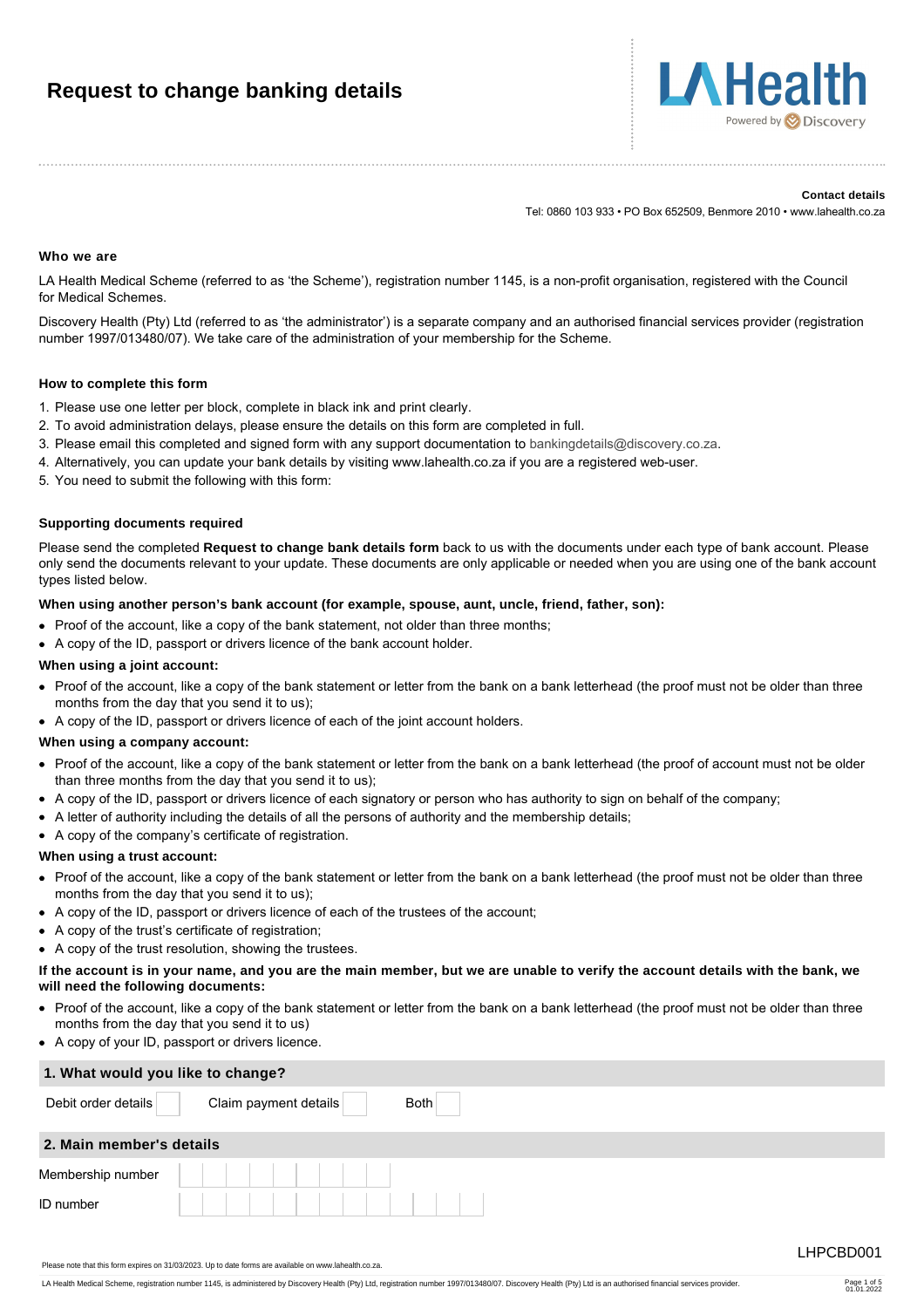|                                                                                                                 | 3. New bank account details for debit orders                                                              |  |  |  |  |  |  |  |  |
|-----------------------------------------------------------------------------------------------------------------|-----------------------------------------------------------------------------------------------------------|--|--|--|--|--|--|--|--|
| We will start using these banking details once they are loaded onto the system.                                 |                                                                                                           |  |  |  |  |  |  |  |  |
| Please note that we cannot accept credit card details.                                                          |                                                                                                           |  |  |  |  |  |  |  |  |
| Account owner (Mark with an x)<br>Someone else<br>You<br>Trust<br>Company                                       |                                                                                                           |  |  |  |  |  |  |  |  |
| Bank name                                                                                                       |                                                                                                           |  |  |  |  |  |  |  |  |
| Branch name                                                                                                     | Branch code                                                                                               |  |  |  |  |  |  |  |  |
| Account number                                                                                                  | Type of account<br>Cheque<br>Savings                                                                      |  |  |  |  |  |  |  |  |
| Account holder                                                                                                  |                                                                                                           |  |  |  |  |  |  |  |  |
| Signature of bank<br>account holder                                                                             | $M_{\odot}$<br>Date<br>$\mathbf{r}$                                                                       |  |  |  |  |  |  |  |  |
|                                                                                                                 | Account holder residential address (If the account holder is a company, please state the company address) |  |  |  |  |  |  |  |  |
| Address line 1                                                                                                  |                                                                                                           |  |  |  |  |  |  |  |  |
| Address line 2                                                                                                  |                                                                                                           |  |  |  |  |  |  |  |  |
| City                                                                                                            |                                                                                                           |  |  |  |  |  |  |  |  |
| Suburb                                                                                                          |                                                                                                           |  |  |  |  |  |  |  |  |
| Postal code                                                                                                     |                                                                                                           |  |  |  |  |  |  |  |  |
| Account holder email address (If the<br>account holder is a company, please state the<br>company email address) |                                                                                                           |  |  |  |  |  |  |  |  |
| Account holder contact number (If the                                                                           |                                                                                                           |  |  |  |  |  |  |  |  |

Account holder contact number (If the account holder is a company, please state the company contact number)

Due to Payment Association of South Africa (PASA) debit order mandate requirements, you are required to supply the account holder's residential address, email address and contact number. Please note that the details you supply will only be used for the PASA debit order mandate requirement and will not be used to update your LA Health contact details we have on system. If you wish to update any of your LA Health membership contact details please visit **[www.lahealth.co.za.](http://www.lahealth.co.za)**

If an account held in another person's name (third-party) is being used, for example, spouse, friend or daughter, company (authorised person) or trust (trustee), please complete the details below.

| Title                                                                                     |      | Initials |  | Surname |               |      |        |                                                                             |                |  |  |  |
|-------------------------------------------------------------------------------------------|------|----------|--|---------|---------------|------|--------|-----------------------------------------------------------------------------|----------------|--|--|--|
| First name(s)<br>(as per identity book)                                                   |      |          |  |         |               |      |        |                                                                             |                |  |  |  |
| Preferred name                                                                            |      |          |  |         |               |      |        |                                                                             |                |  |  |  |
| Gender                                                                                    | Male | Female   |  |         | Date of birth |      | $\sim$ | $M$ $\quad$ $M$                                                             | $\mathbb{Z}^2$ |  |  |  |
| ID or passport number                                                                     |      |          |  |         |               |      |        |                                                                             |                |  |  |  |
| Please also complete the details below for company or trust accounts.<br>Company or trust |      |          |  |         |               |      |        |                                                                             |                |  |  |  |
| Registration number                                                                       |      |          |  |         |               |      |        |                                                                             |                |  |  |  |
| Signature of authorised<br>party / trustee                                                |      |          |  |         |               | Date |        | $\begin{bmatrix} M & M \end{bmatrix}$ $\begin{bmatrix} N & N \end{bmatrix}$ |                |  |  |  |

If there are multiple authorised parties / trustees, please attach ID copies for each authorised party / trustee.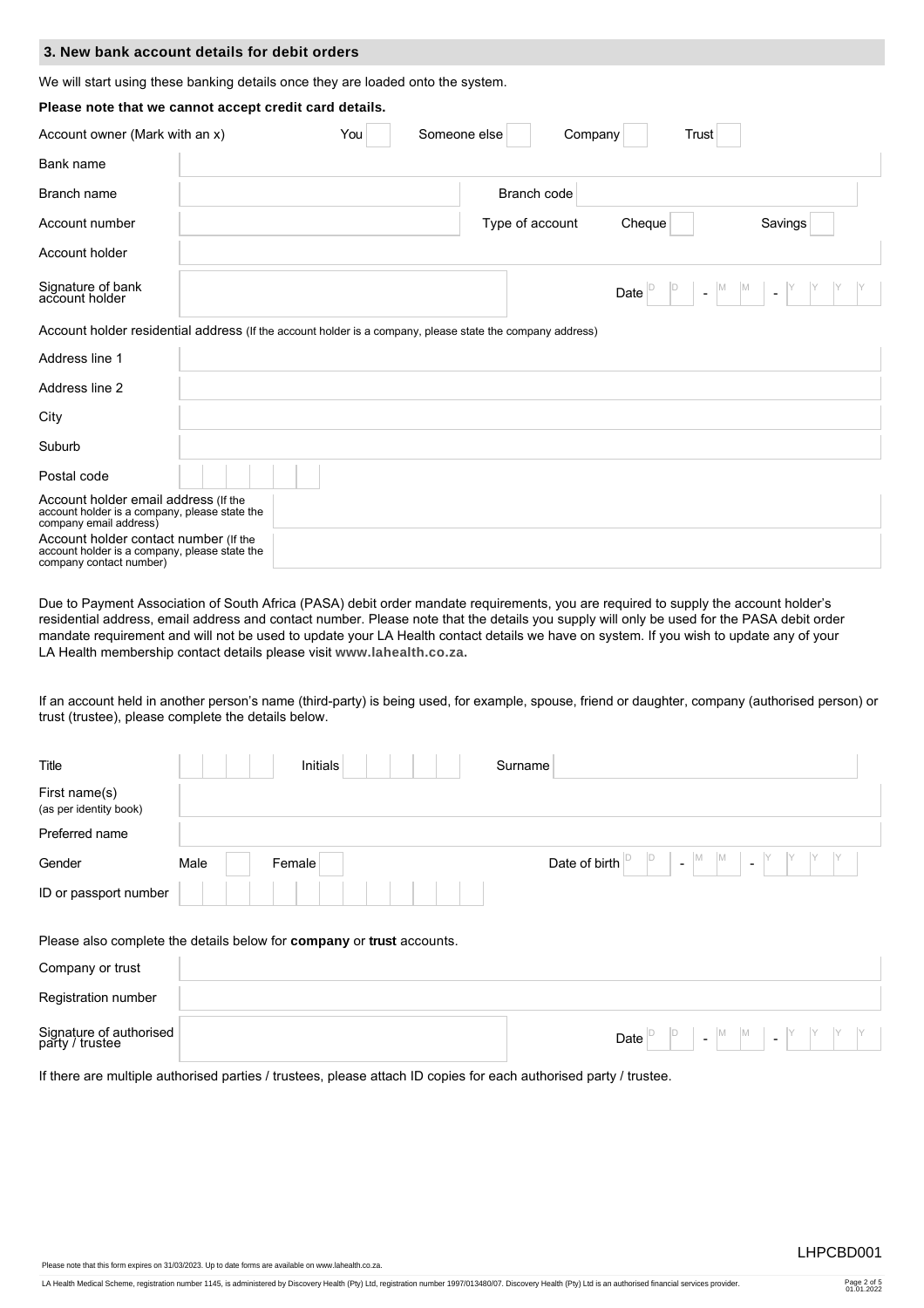|                                                                                                                                                                                                                                           | 4. New bank account details for claim payments                                                                                                                                                                                                                                                                                                                                                                                                                             |  |  |  |  |  |  |  |  |
|-------------------------------------------------------------------------------------------------------------------------------------------------------------------------------------------------------------------------------------------|----------------------------------------------------------------------------------------------------------------------------------------------------------------------------------------------------------------------------------------------------------------------------------------------------------------------------------------------------------------------------------------------------------------------------------------------------------------------------|--|--|--|--|--|--|--|--|
| As per debit order details?                                                                                                                                                                                                               | $\begin{array}{c c c c c c c c} \hline \mathsf{P} & \mathsf{P} & \mathsf{P} & \mathsf{M} & \mathsf{M} & \mathsf{M} & \mathsf{M} & \mathsf{M} & \mathsf{M} & \mathsf{M} & \mathsf{M} & \mathsf{M} & \mathsf{M} & \mathsf{M} & \mathsf{M} & \mathsf{M} & \mathsf{M} & \mathsf{M} & \mathsf{M} & \mathsf{M} & \mathsf{M} & \mathsf{M} & \mathsf{M} & \mathsf{M} & \mathsf{M} & \mathsf{M} & \mathsf{M} & \mathsf{M} &$<br>When should we start using the new banking details? |  |  |  |  |  |  |  |  |
| Please note that we cannot accept credit card details.                                                                                                                                                                                    |                                                                                                                                                                                                                                                                                                                                                                                                                                                                            |  |  |  |  |  |  |  |  |
| Only select someone else's name if the payments must be made into another person's bank account (for example, an account belonging to<br>your spouse, grandfather, mother, friend, cousin, authorised party (company) or trustee (trust). |                                                                                                                                                                                                                                                                                                                                                                                                                                                                            |  |  |  |  |  |  |  |  |
| Account owner (Mark with an X)                                                                                                                                                                                                            | Someone else<br>You  <br>Company<br>Trust                                                                                                                                                                                                                                                                                                                                                                                                                                  |  |  |  |  |  |  |  |  |
| Bank name                                                                                                                                                                                                                                 |                                                                                                                                                                                                                                                                                                                                                                                                                                                                            |  |  |  |  |  |  |  |  |
| Branch name                                                                                                                                                                                                                               | Branch code                                                                                                                                                                                                                                                                                                                                                                                                                                                                |  |  |  |  |  |  |  |  |
| Account number                                                                                                                                                                                                                            | Type of account<br>Cheque<br>Savings                                                                                                                                                                                                                                                                                                                                                                                                                                       |  |  |  |  |  |  |  |  |
| Account holder                                                                                                                                                                                                                            |                                                                                                                                                                                                                                                                                                                                                                                                                                                                            |  |  |  |  |  |  |  |  |
| Signature of bank<br>account holder                                                                                                                                                                                                       | $\begin{bmatrix} 1 & 1 \\ 1 & 1 \end{bmatrix}$ $\begin{bmatrix} 1 & 1 \\ 1 & 1 \end{bmatrix}$ $\begin{bmatrix} 1 & 1 \\ 1 & 1 \end{bmatrix}$ $\begin{bmatrix} 1 & 1 \\ 1 & 1 \end{bmatrix}$<br>Date $\vert$                                                                                                                                                                                                                                                                |  |  |  |  |  |  |  |  |

Account holder residential address (If the account holder is a company, please state the company address)

| Address line 1                                                                                                    |  |
|-------------------------------------------------------------------------------------------------------------------|--|
| Address line 2                                                                                                    |  |
| City                                                                                                              |  |
| Suburb                                                                                                            |  |
| Postal code                                                                                                       |  |
| Account holder email address (If the<br>account holder is a company, please state<br>the company email address)   |  |
| Account holder contact number (If<br>the account holder is a company, please<br>state the company contact number) |  |

If an account held in another person's name (third-party) is being used, for example, spouse, friend or daughter, company (authorised person) or trust (trustee), please complete the details below.

| Title                                                                                                           |      | Initials |  |  | Surname       |                |  |  |  |
|-----------------------------------------------------------------------------------------------------------------|------|----------|--|--|---------------|----------------|--|--|--|
| First name(s)<br>(as per identity book)                                                                         |      |          |  |  |               |                |  |  |  |
| Preferred name                                                                                                  |      |          |  |  |               |                |  |  |  |
| Gender                                                                                                          | Male | Female   |  |  | Date of birth | $\blacksquare$ |  |  |  |
| ID or passport number                                                                                           |      |          |  |  |               |                |  |  |  |
| Please also complete the details below for company or trust accounts.                                           |      |          |  |  |               |                |  |  |  |
| Company or trust                                                                                                |      |          |  |  |               |                |  |  |  |
| Registration number                                                                                             |      |          |  |  |               |                |  |  |  |
| Signature of authorised<br>party / trustee                                                                      |      |          |  |  |               | Date           |  |  |  |
| If there are multiple authorised parties/trustees, please attach ID copies for each authorised party / trustee. |      |          |  |  |               |                |  |  |  |

# **Your banking details will only be changed if:**

1. All the relevant fields on this request form have been filled in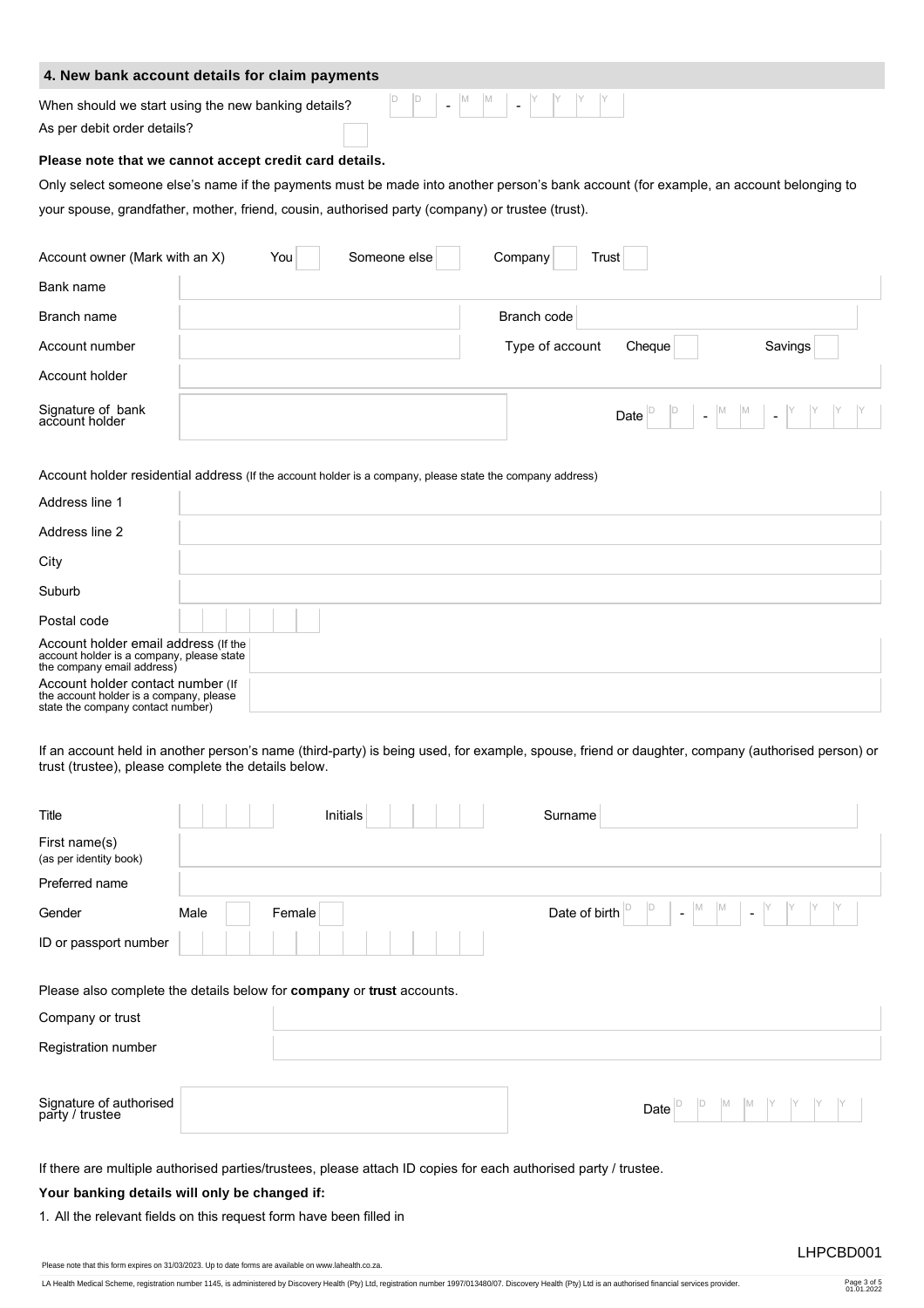- 2. The request has been signed by the main member
- 3. Documentation required in step 5 of "How to complete this form" accompanies this form.

| I (first and last name),                                                     |                                                                                                                                                                                                         |
|------------------------------------------------------------------------------|---------------------------------------------------------------------------------------------------------------------------------------------------------------------------------------------------------|
| as the main member, give the Scheme permission to change my banking details. |                                                                                                                                                                                                         |
| Signed at (town or city)                                                     |                                                                                                                                                                                                         |
| Signature of main member                                                     | Date $\begin{bmatrix} D \\ D \end{bmatrix}$ $\begin{bmatrix} D \\ M \end{bmatrix}$ $\begin{bmatrix} M \\ N \end{bmatrix}$ $\begin{bmatrix} Y \\ Y \end{bmatrix}$ $\begin{bmatrix} Y \\ Y \end{bmatrix}$ |

**Please do not sign an incomplete application form.**

If the account holder is not the main member, the Scheme and the administrator reserve the right to obtain bank information.